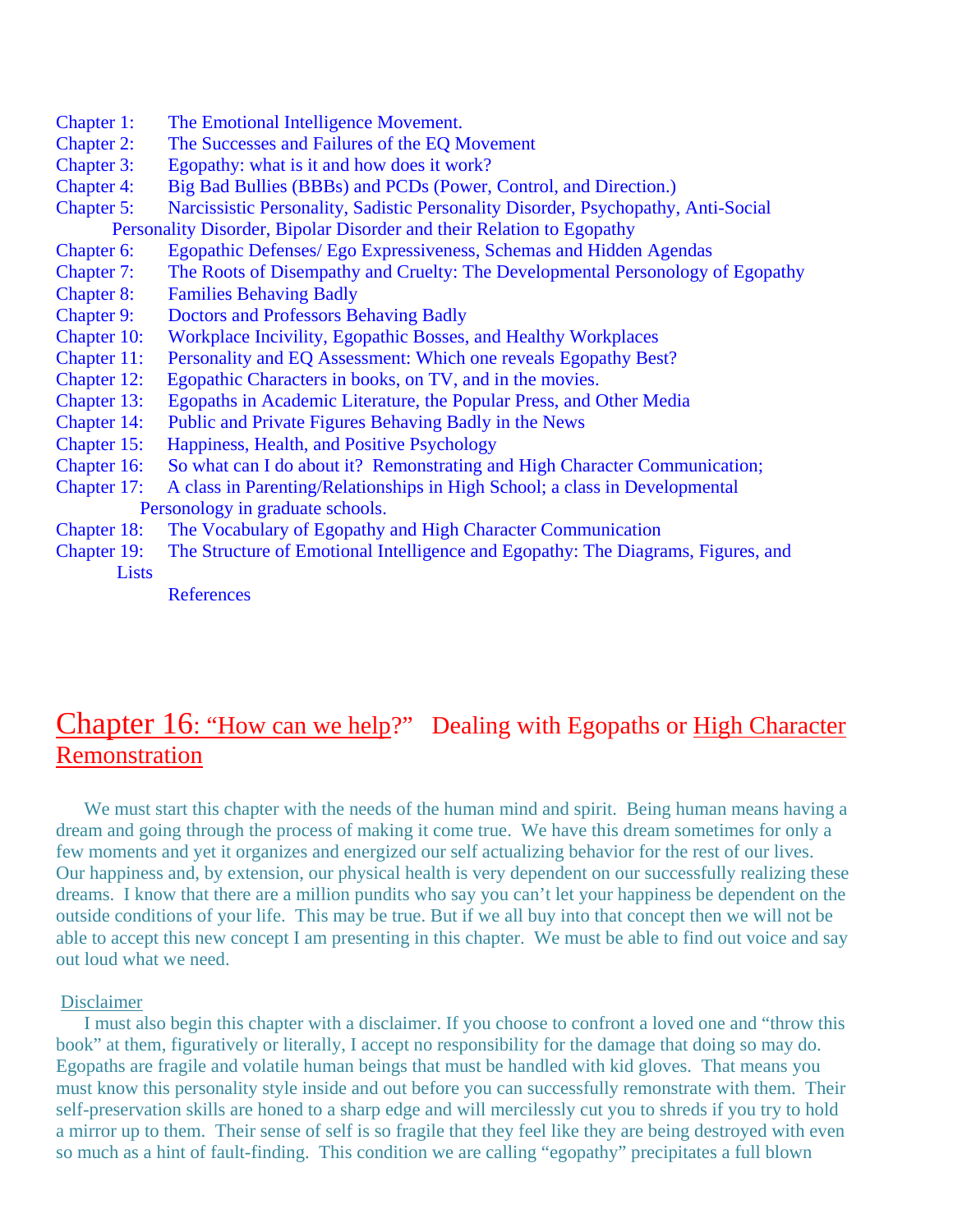defense and counter-attack if they sense that you are trying to change them. "Change" or "find fault" means "destroy" in the hypersensitive mind of an egopath (see the "Egopath 10 "C" List on page xx).

 Egopaths try to protect themselves by disowning feelings and by being very slow to admit to having any feelings. Dr. Higgenbotham, the psychologist on page xx, said several times in the course of our meetings, "I don't have any feelings about that. I am completely professional." I responded in a way that showed emotional intelligence (being in touch with, yet in control of, my feelings) by saying, "I felt badly when I realized I had not done the group the way you wanted me to." Show the egopath that a person (you) can reveal feelings and not be out of control or fearful.

 There are some circumstances in which even I would be led to say, "Just let it alone. Let that person be. There is nothing that can be done. They will never change and never develop empathy for you or anyone else. This case is a lost cause. There is nothing that can help them. They are so steeped and stained with the egocentric, self-preservative stance that they no longer have the mental capacity to consider someone else's point of view." But these cases are few. Let's assume that your case is not hopeless and move on with the program.

 Egopaths have a very underdeveloped "Adult" ego state. In Freudian terms it is said that they have an "underdeveloped superego." The superego is the part of the self-structure which houses a conscience which keeps us from doing things that would make us feel guilty. In Transactional Analysis terms it is said that they have a very contaminated "Adult ego state." Contaminated by what? By their Parent and Child ego states. Read Born to Win by Muriel James and Dorothy Jongeward, p. 223.

#### Confronting the Egopath

 In his book, Psychotherapy and Growth, Robert Beavers wrote about "confronting" a patient. "The term confrontation as used here is not to be confused with a hostile demand or the 'heroic confrontations' a therapist may use when deeply alarmed about his patient's behavior… The ethical problem is to be able to be direct without being disrespectful and without implication of censure" (p. 167.)

 You can hear Dr. Beavers struggling with the importance of confronting the patient and also, the importance of not hurting the patient. A solution to this dilemma is to give a unique name to the process of "firmly, and yet gently, and with compassion," confronting a person. I have chosen to use the word "remonstration." Yes, it's true the word already means to "confront angrily" but very few people know this and the word is almost never used in American society. It may be used more often in England. I think it is a marvelous word to use to be mean "appropriately and in the Adult ego state" to confront a person about their behavior. There is nothing is the Latin root of the word that makes it a poor choice. The Latin word "monstrare" simply means "to show."

The Six Ways to Respond to an Egopath or any "Non-Adult"

- 1. Summarize what you hear
- 2. Use "I" messages to share feelings
- 3. Describe what you see
- 4. Describe the intent or need that you are hearing "You really..."
- 5. Describe their feelings; better yet get them to tell you their feelings
- 6. Try to interpret what you think is really going on. Don't try this with an egopath.
- 1. Summarize what you hear

"So you went to the concert but got there late because they were working on the street that leads to the concert hall and that make you angry and almost ruined the concert."

2. Use "I" messages to share feelings

"When you… I feel… then you name a feeling."

"When you don't tell me you're going to be late, I feel disregarded. Like you don't respect me."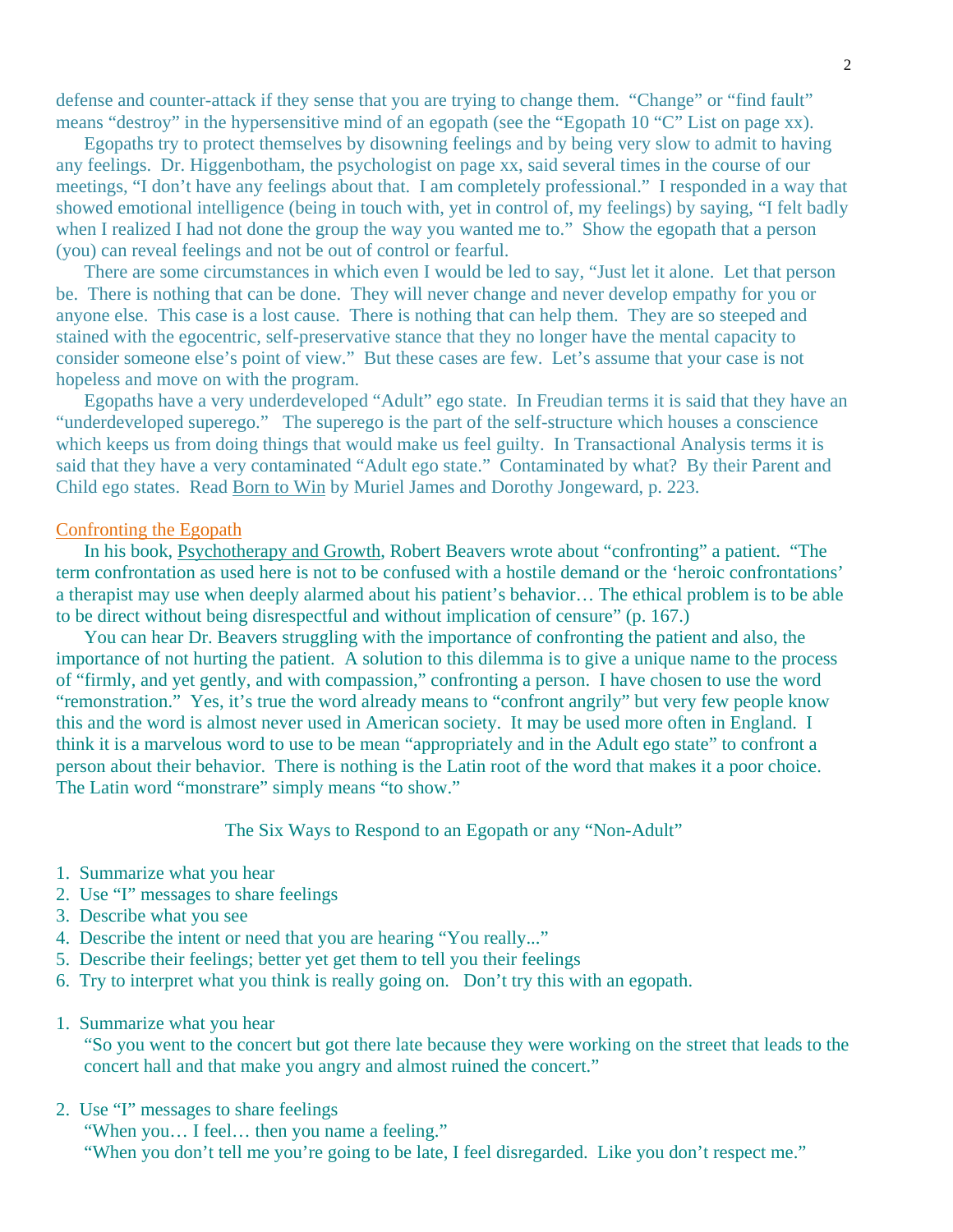Sometimes you can use a "you" message but it can be tricky

"When you spend all your time with him, I feel like you don't care about meeting me."

3. Describe what you see

"I see that you dropped your jacket on the floor."

4. Describe the intent or need that you are hearing "You really…"

"You really want me to stop calling you at work because it bothers you, right?"

"You really thought that visiting the capitol was a lame idea and that's why you didn't want to go."

# The "You Really" Technique

- 1. When someone is throwing "you" messages
- 2. When someone is doing something that they want to do and all your normal pleading has not worked
- 3. When someone did not do a requested (in the past) behavior and you are "reminding" them of it.
- 4. When someone is doing something that you dislike and you want to request that they not do it.
- 5. Describe their feelings; better yet get them to tell you their feelings "Sounds like you're feeling, um, well, what are you feeling?"
- 6. Try to interpret what you think is really going on. Don't try this with an egopath. "Seems like you didn't get the ego attachment you needed as a baby and now you're trying to get that supportive relationship from me."

 This is called "interpretation" in psychoanalysis. Since there is such a disconnect between what we truly feel (repressed material) and what we are doing (as a result) there is often the opportunity to point out the disconnect and encourage self awareness. As a person becomes self-aware they are less vulnerable to the mental operations and defenses that are used to avoid, minimize, and escape from old material (memories, regrets, guilt) and current anxious feelings.

When dealing with an egopath, remember the "L" dance. One step forward, that's okay. Let them know how you feel, what you need, how you're hurt. When they begin to balk, throw blame, or attack. Don't take an aggressive step forward, don't take a withdrawing step back, step to the side, milady, and use the "you really technique."

 I would like to address the general public's ability to understand these concepts. It is beginning to seem as though it is low. I have been teaching graduate students in counseling and I do not see a lot of light bulbs glowing over their heads. I can only imagine what would happen if these concepts were to be taught to high school students. But what is really disconcerting is that I am afraid the psychologists I have dealt with would have equal difficulty understanding and digesting these concepts. Is it because they are egopathic themselves? How well are we screening and encouraging the ego development of our graduate school students? I've found one article that describes a research project of giving an Emotional Intelligence level to medical students. This is very necessary considering the EI level of some doctors (see Ch. 9). But other professionals are equally able to devolve into their egopathic/PCD selves, especially when given power. Understanding this regressive process is of paramount importance in our jobs. The referee for the professional basketball game was recently fined and suspended after he overreacted to a pro basketball player's snickering. His wounded spirit got the better of him and he gave the player a demerit. His loss of control over his Parent-Child Ego Axis will cost him dearly (see page xx).

Does Exposure to EQ Information Change the emotional intelligence of Students and Patients? I have just recently experienced the horror and tragedy of the Virginia Tech killings. Yet again, a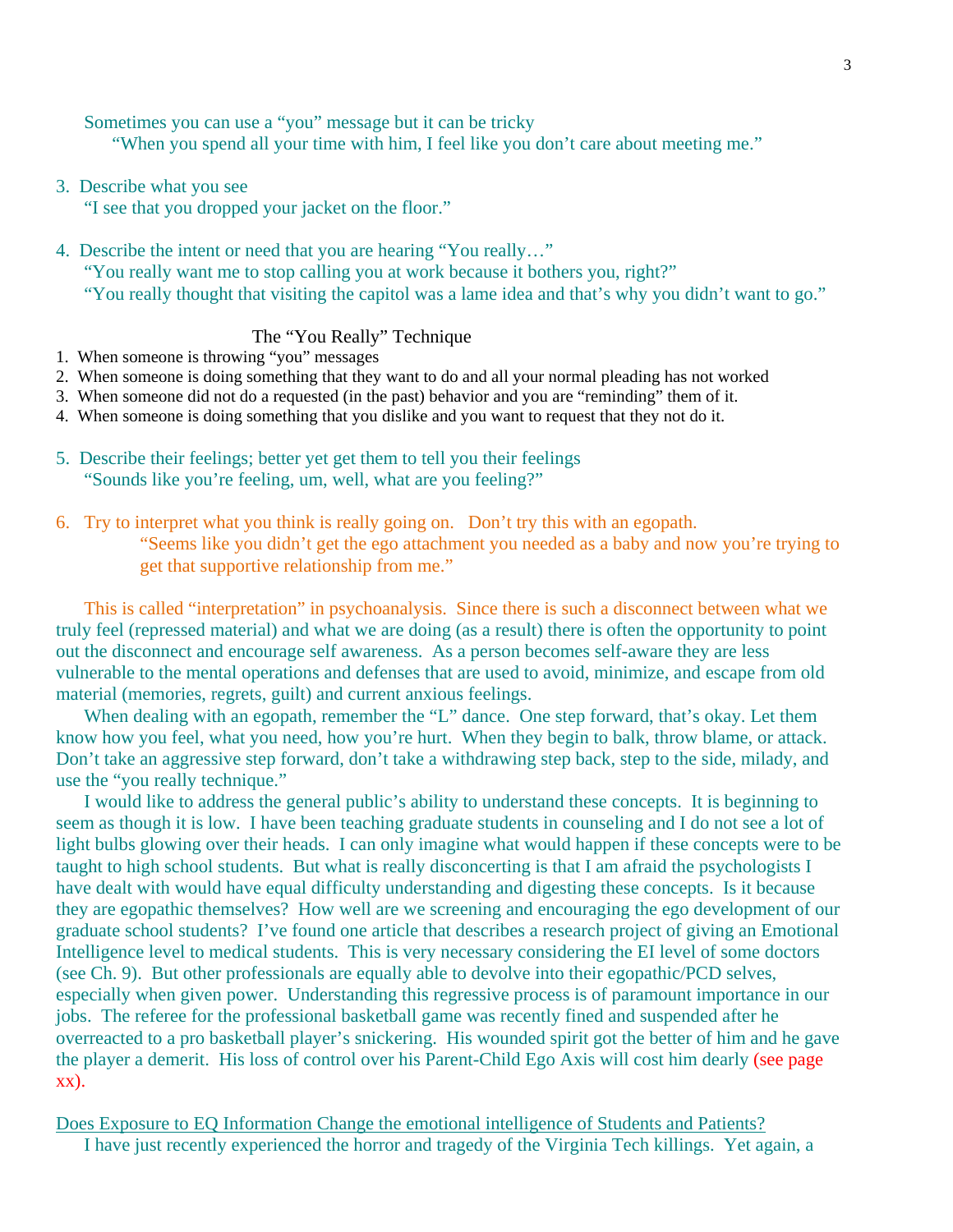deeply wounded and maldeveloped young man has taken his own life after taking the lives of innocent bystanders. He had gone "voluntarily" to a psychiatric hospital but had only stayed a short while. What did he learn in the time that he was under a professional's care? Had he been taught about emotional intelligence and the wounded ego, would he have been able to have seen his situation in a more grounded way? The answer to this question must be discovered with more research.

The five stages of the Development of a Momentary Psychopath.

- 1. Early life negative experiences
- 2. Later life acting out the deficits of this earlier life which sets him up for ridicule and rejection
- 3. His continued and augmented wounded sense of self

4. A short period of increasingly unfortunate misfortunes befall him which drive him to plan for an extreme form of retribution and revenge.

5. He finally finds himself in completely untenable emotional state and decides to commit the act of violence to get revenge and, in a bizarre way, communicate his deep pain and disappointment in the life he had found himself in.

# What Is AltruCharacteristic Communication?

Cedric Wood, Ph.D., L.P.C.

# High Character Managers

1. Calm: Being in control of their amygdala, does not allow self to become emotionally hijacked. High Emotional Intelligence  $(EO).$ 

2. Kind Character: Willing to mitigate one's "dark side" to honor the feelings and sensibilities of others. Even when they have been wronged, they adhere to the RIC: (rules of interpersonal conduct) which avoids workplace incivility.

3. Communicative: Being willing to give information to help others understand; tells it straight with the others' needs in mind, avoids speaking partial truths to serve his/her hidden agenda.

4. Caring: Really interested in the other person's story and reasons. Doesn't consider them "excuses." Truly tries to understand. Is free of ego defensive maneuvers. Avoids conflict.

5. Curious: Willing to ask questions with genuine interest at hearing the answers. Is good at helping the other person communicate fully and reach their dreams and goals. Has a "win-win" attitude

6. Compassionate: Truly able to feel and show empathy for the target person's answer to their questions. Slow to attack and terminate an employee. High EQ.

7. Considerate: Truly willing to consider the other person's point of view, ideas, limitations, or needs as a way of getting along and creating an empowered workplace. Discounts gossip and rumors. Explanations from employees are valued and honored.

8. Collaborative: Having the flexibility, the magnanimity, the diversity-mindedness to try to do it differently or see it from the others' point of view. Able to do "brainstorming."

9. Complimentary: Willing to give employees praise and hearty appreciation. Willing to compliment even in the middle of a disagreement to keep emotions under control.

10. Comfortable: With the responsibilities; with the power; with confronting and remonstrating with employees and allowing them to remonstrate with him/her. Contrite: Able to apologize when it is called for. Feels compunction.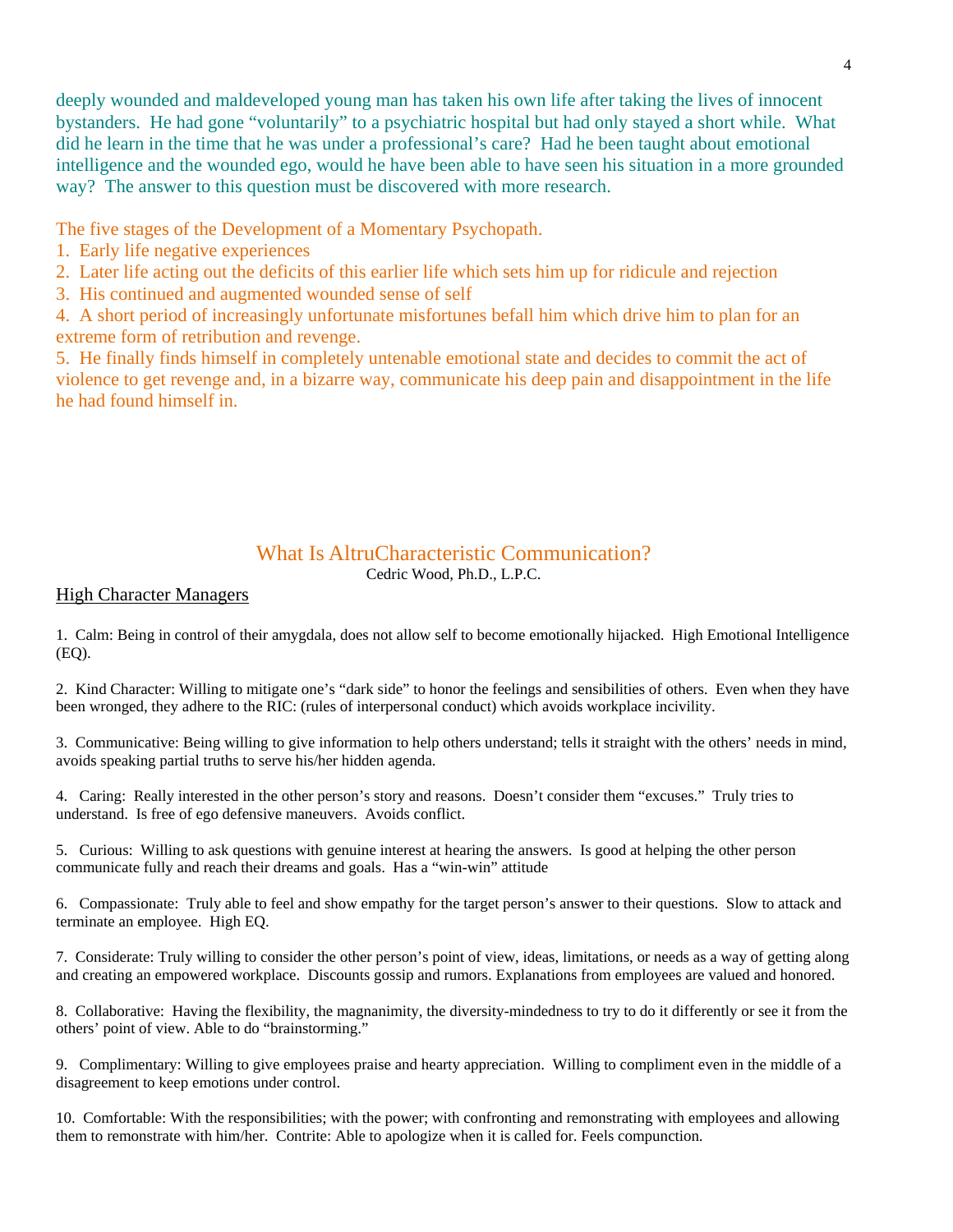### Poor Character Managers

1. Gruff, Angry, Aggressive, Coarse, Crude, Low EQ

2. Unkind, Sarcastic, Rude, Flippant, Gossipy, Judgmental, Retributive, Punitive. Once they perceive themselves to have been wronged they feel the target deserves no kindness. Often commits workplace incivility.

#### 3. Shows poor communication skills:

- A. Non- or half communication
- B. Agenda-driven communication
- C. Misleading communication to serve a hidden agenda
- D. False communication

4. Alexithymic; no empathy toward the other and how a change in plans or a new rule makes them feel.

5. Is uninterested in hearing/ responds to the other person's point of view with a  $5 \text{ D}^*$  comment. Has an ego defensive shield up to protect him/herself. Has a "win-lose" attitude. Also a "I'm OK/You're Not OK attitude.

6. Unable to feel with or for the other person. Is so focused on his/her own agenda and security that altruism is lost.

7. Is unwilling to consider that the other person is giving real information about their personal needs. Tends to characterize the others' explanation as "excuses," "blame-laying" or "defending."

8. "Disses" any expression of opposing ideas and is unwilling to considerate changing his behavior or comfort level to accommodate the other person.

9. Refuses to give praise. Says that it is not necessary; after all, she or he doesn't get praise from *their* boss.

10. Uncomfortable with open communication. Doesn't communicate with ease and certainly does not allow remonstration from his/her employees (post-modern, emotional intelligence). Is "alexaccountable," meaning they are unable to allow assessment of their behavior by their employees.

# The Psychodynamics of Egopathy

 If you look at aerodynamics or hydrodynamics you will find a basic premise for these studies and reason for being. It is to study how one body reacts when another body moves. When a wing moves through the air the air moves as a result and the wing responds in a predictable fashion. When a paddle moves through the water, the water responds to the paddle in a predictable fashion. Electrodynamics is the same.

 It is no different in psychodynamics which is Freud's contribution to understanding the human mind. When one person says or does something, human beings will respond in predictable ways. For instance, when you do not obey an egopath, he or she will feel slighted and his sense of self feels in jeopardy. They will, therefore, begin to think of a way to protect themselves. They may withdraw but more likely they will begin thinking of ways for you to withdraw. By that I mean they will be thinking of ways they can eject, reject, or cause you suffering so you'll leave.

 Egopaths have very little ability to be flexible or to take criticism. They see the world through the lens of "self." Egopaths have a tendency to construe comments and actions as having a dire reflection on their soul (that is their sense of self, even their entire self system.) So naturally they want to respond in a way that protects them and vindicates them.

 The word "vindicates" in very important to an egopath for this reason. They feel very deeply the threat of shame, being found out, being found "less than" in some way. If they can successfully retribute against an offender or even someone who appeared to be a potential offender, they feel a great sense of satisfaction. They have little control over this set of circumstances.

 People in general are in deep need of having resolution of their problematic interactions with others. They may have been abused, or hurt, or slighted, or betrayed. We really don't have a better word for the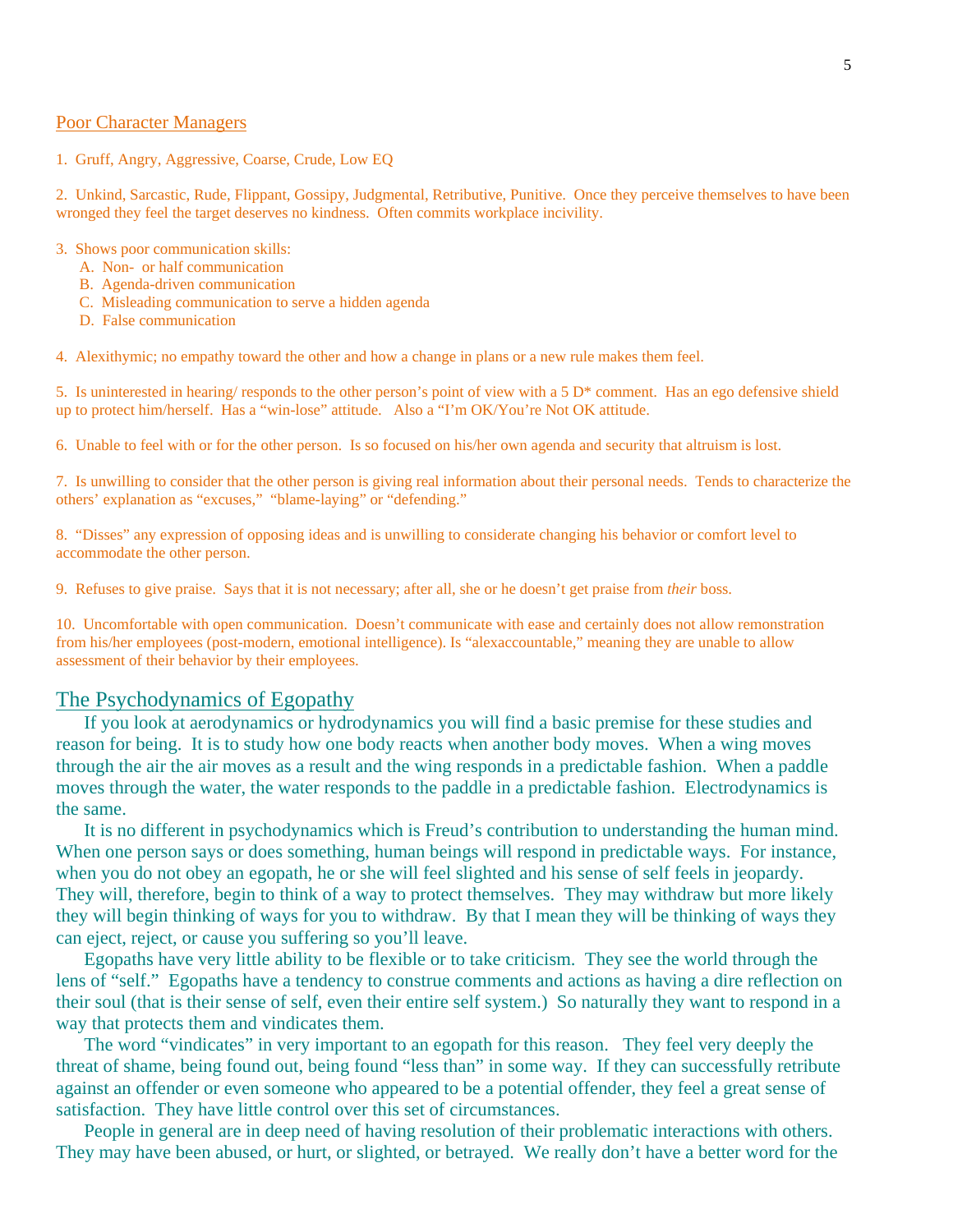feeling of being betrayed or "screwed over" when we were promised something. If the person who did a job on you was an egopath, then there is little chance you will achieve closure or resolution to the problem. Why is that? Because egopaths have very little ability to bend their nature in order to meet the needs of others.

 For instance, if an egopath abused you, he will deny that it ever happened. If an egopath screwed you over in a deal, he will say it was from external contingencies that he had no control over. If an egopath rejected you in a cruel or hurtful way, he will say he was forced to do it because of your behavior. If an egopath behaved in a totally disregarding or dismissive way, he will say it was because of some socially acceptable notion. If an egopath raped you, he will say it is in the nature of man to need sex and you put yourself in his path, and therefore deserved it. The list of excuses and accountability-owning-deflections go on and on. They are masters at deflections, neutralizing, and blame-laying.

 Dealing with an egopath usually means that you will have to leave him behind and just move on with your life and try to deal with his abusive behavior as best you can. All the admonitions of well-meaning people over the years such as, "you can't change them, they have to want to change," or "you just have to go on with your life and not dwell on what he did to you," were all coined with an egopath in mind.

# How Can We Interact?

We can help by not behaving like an egopath which is to say, we should behave with high emotional intelligence. Mahatma Gandhi said. "Be the change you want to see in the world." When we deal with an egopath, or anyone for that matter, we need to have a set of rules and behaviors firmly in our minds. I know this is difficult to do. Even today, after years of learning, I still falter when it comes to dealing with someone who is quick to overpower me.

 If those of us who are not egopaths will collectively support one another in our struggle, eventually we can overcome these souls who are out to torture us. Many of them are not conscious of their behavior. They are shocked and hurt when we confront them. We have to know how to proceed carefully, cautiously, and considerately.

Follow the Red flag rules. When someone says or does something that upsets you always

- 1. Slow down
- 2. Don't react right away
- 3. Become curious about why the person would say or do such a thing
- 4. Say, "You really... (wanted to get some anger off your chest there, is that right?)

5. No matter what the answer say, "OH, I see" and then just wait. You may have to sit in silence for a few moments. It's okay. No one will die or even hurt. The other person may begin to feel uncomfortable. You may begin to feel uncomfortable. But hang with it.

6. The other person is processing your behavior. They are realizing that the behavior doesn't seem prudent or necessary to you. Nine out the 10 times they will begin to explain Why they are saying what they are saying without you even asking for an explanation.

(Don't forget I've spoken a digital recording about the steps of high character remonstration from full of self to completely altruistic)

The Egopath finds it difficult to follow the rules of interpersonal conduct.

#### **Rules for Interpersonal Conduct (RIC)**

### **The egopath tends to:**

**1. See what the other person is doing as wrong; they gravitate toward thinking how the other person is in the wrong job, has the wrong rank, and why it is wrong for that person to be there.**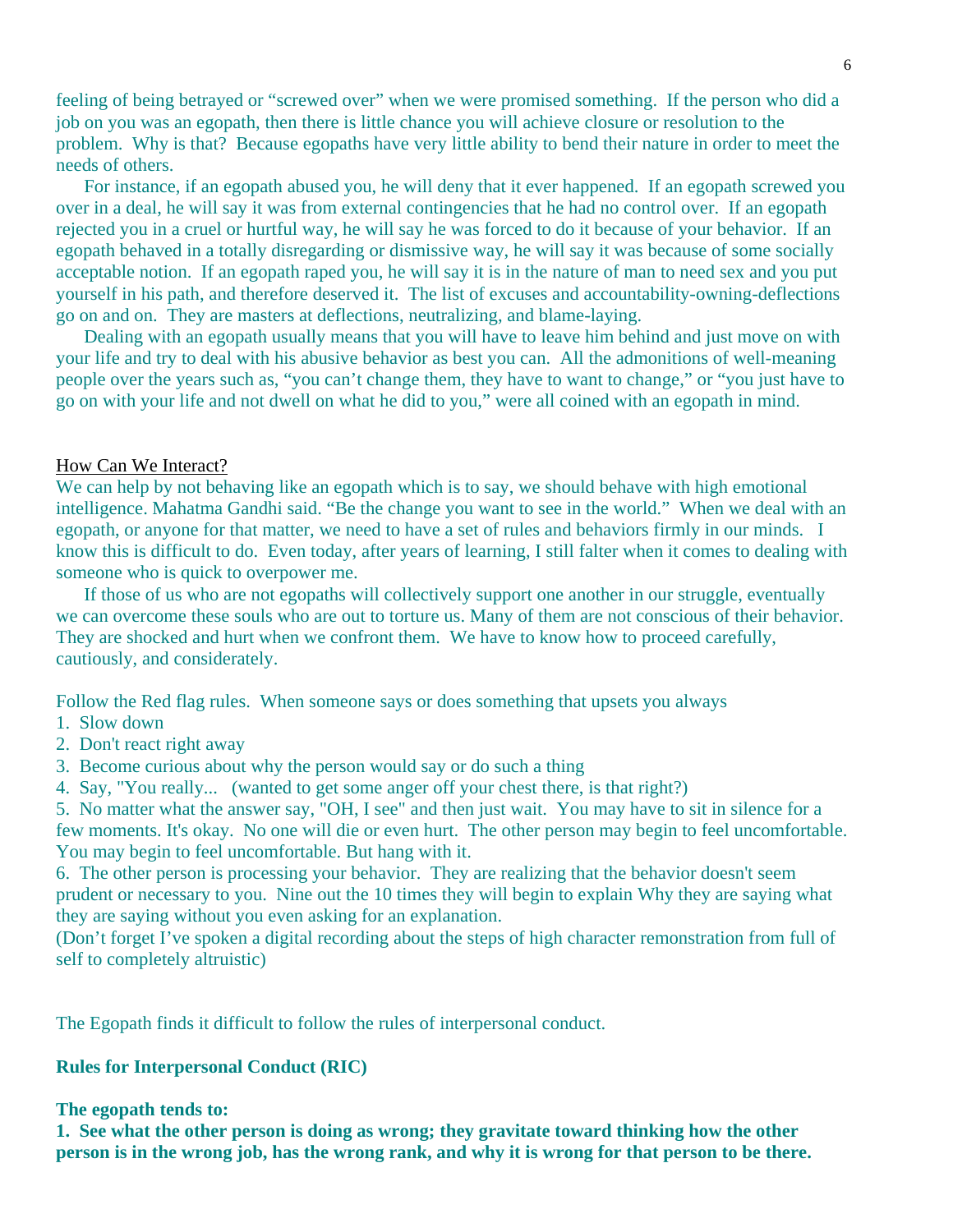**2. Think how it is right for them to move against that person; to protect ourselves from the aversive affects of that person's behavior.** 

**3. Move against the other with words or behavior which is designed to malign, derogate, censure, hurt, and remove.** 

- **4. Follow through with aggressive words or retributive behavior.**
- **5. Feel satisfied that they have taught that person a lesson after their retribution.**

**6. Not apologize or make the situation right. It feels complete to them. They feel no remorse or regret.** 

What NON-egopaths do in their heads:

- 1. We need to care enough about the other person; to be curious as to why they did what they did.
- 2. Be willing to subjugate our tendencies
- 3. If we have moved against someone, we feel a little guilty (if you're an egopath you won't feel guilty).

# **What we SHOULD do in our conduct.**

- **1. We need to go to the person and ask for why they did what they did.**
- **2. Ask him what we can do for him to help him see it our way**
- **3. We need to go to him and apologize for our aggressive behavior.**

 In professional tennis there are line judges who watch very carefully to see if a tennis ball has hit within the bounds of the court. If it has not, then the judge calls out, "Out." However, they are not working alone. They are not the final judge. There is a court judge who sits atop a tower so they can see the court very well. If a line judge does not make a good call it is the job of the court judge to call it differently and say "overruled." This is the exact job of any administrator who has multiple employees under him her. In the case of "Larry" in chapter XX the department chair was reluctant to take the time to really look into the situation and judge whether the professor had made an "ego-free" call when she failed Larry. Egopaths know that their mental strength can over-power the spineless administrator, thus they get away with cruel, sadistic behavior.

# **This is applicable only to work situations. In romantic situations, it is true that some girlfriend/boyfriends need to be dumped. But you can do it in a nice way. So the above is mostly applicable to people in a job situation or in other social organizations.**

 These rules are hard to learn and follow. If we begin teaching them in high school we can change the world beginning with the adolescents who will grow to be adults some day. Can we plan ahead five years? Are we capable of looking down the road five years and realize that 15 year olds will be the pregnant 20 year olds who are fighting with her boyfriends?

 If we can look down the road five years, we will begin having classes in each and every high school in America. Show the world how to be the world we want them to be. Two brilliant psychologists Robert Peck and Robert Havighurst did a remarkable piece of research to discover how a teen's personality developments. Peck and Havighurst were interested in the moral character of the teens so they named their report The Psychology of Character Development published in 1960.

# The Philosophy of Remonstration

The word remonstration may be new to you. It means to confront someone in a gentle and mature way. (that's the definition I give it. A new definition for an old word.) It is a very important word because you have a need to confront someone who has hurt you. Psychologists say that, depending on how well you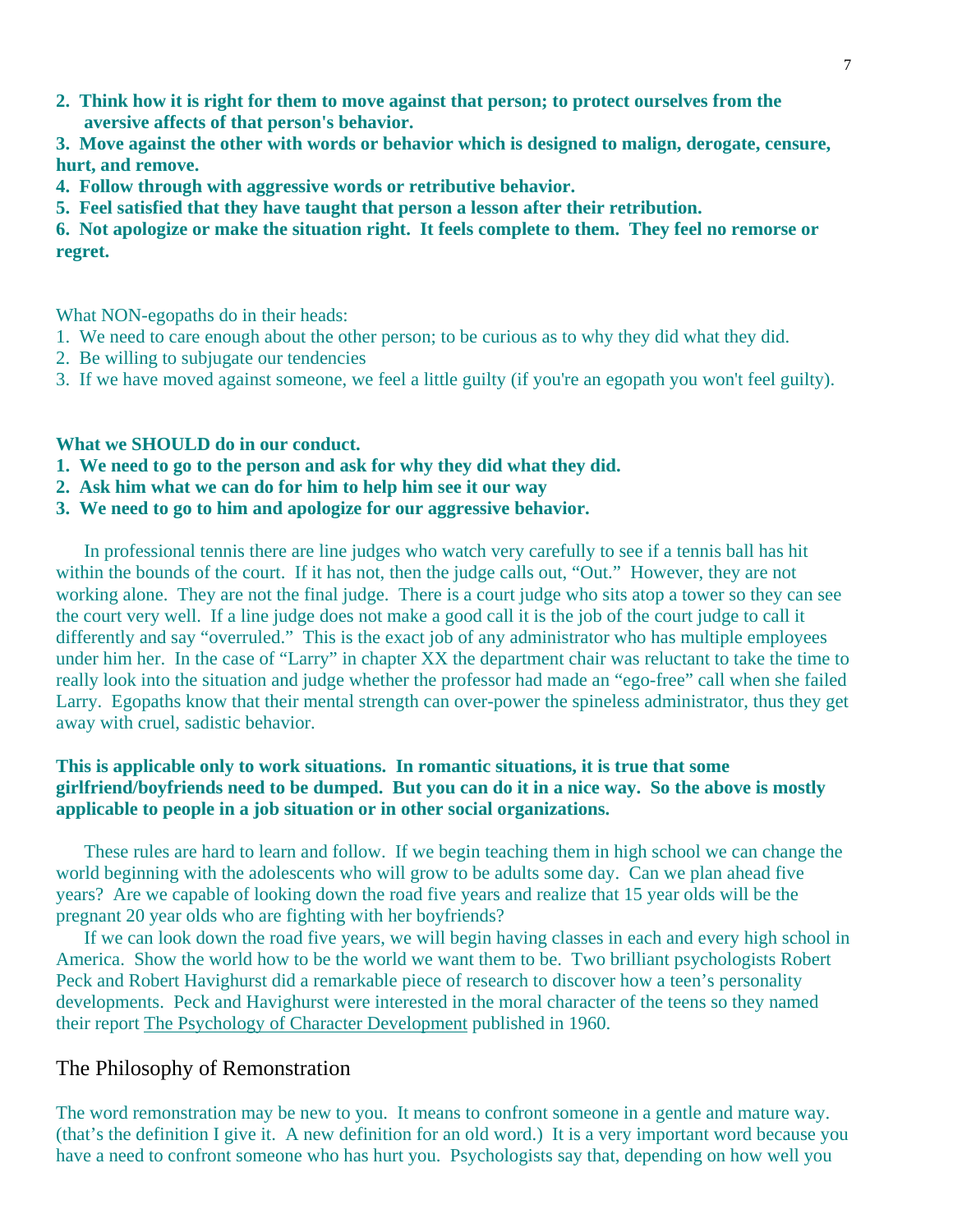remonstrate with your friend or family member, you will be mentally healthy; or at least the relationship will be healthy. And, if you are thinking about your family member, your family will be healthy. Robert Beavers said that if you have good communication between family members then your family will be healthy.

 Let's begin with the physiology of stress. When someone is stressed their brain parts go into a sort of overdrive. This overdrive is not good for the body. There are many things a person can do to mitigate this stress. If the stress comes from a person, they can go to that person and express the pain and distress in a helpful way. Being able to do this allows the person to experience a decrease in uncomfortable thoughts and feelings which leads to a lowered experience of stress (Pennebaker, ex SMU professor.)

The 5 levels of the "YOU REALLY" technique

Describe what you see.

1. You are raising your arm

I see you walking to the liquor cabinet to get a drink.

- Describe what feelings you are seeing
- 2. You are mad about this
- 3. You are mad or worried or anxious about something else.

# Mild interpretation

- 4. You are really mad about something else and you're taking it out on me
- I know you're really anxious when I leave town, isn't that right?

# Deep interpretation

5. You were probably still angry at your mother and you're taking it out on me.

 You're getting angry at me when the real person you're angry at is your boss because he's putting so much responsibility on you without giving you the authority you need to do the job.

# **Each of these lines are used in specific situations that take years of practice to know when to use them and when not to use them. It is my hope you will learn to use each one wisely and judiciously because if you don't, this technique can backfire on you. Proceed with caution.**

### Care taking the victimizer

In many scenarios in life the victimizer is coddled and protected. Once, when a group of doctors allowed egocentrism to takes its course, I was terminated from my job. I had not been told of a primary reason until after the termination. I wanted to have an "Adult-Adult" conversation with them to find out more about what had happened. The HR person said "No, you can't talk to the doctors; that would be inappropriate."

 I am glad we have the word "inappropriate" in our language. It is a very useful word that can be applied to discern the poorest behavior. The word is used to connote an ethical basis for proper action between two or more persons. The interesting question is "how does one decide what is "ethical" and what is not. Or more appropriate, what is "more ethical" when two persons' ethics are in conflict. Where do ethics come from? The answer is simple. Ethics is (are) created out of the matrix or nexus of the pain generated in interpersonal behavior. There is not a code of conduct existing that does not have its basis in minimizing human suffering.

 So, was my wanting to talk to the doctors "inappropriate" because it would have caused human suffering? No, it was "inappropriate" because it would have been annoying to the doctors to have taken time out of their schedule to talk to me. They would have had to have activated their social intelligence to deal with my questions and remonstrations and they weren't interested in doing that. And, furthermore, having known them, I can tell you they were not good at these social skills. The fact that I was upset about losing a very good job without being given the chance to learn about and improve my performance did not concern them. (One of the doctors lost his job 2 years later.)

It is very clear in this situation that the assessment of "inappropriate" was very influenced by the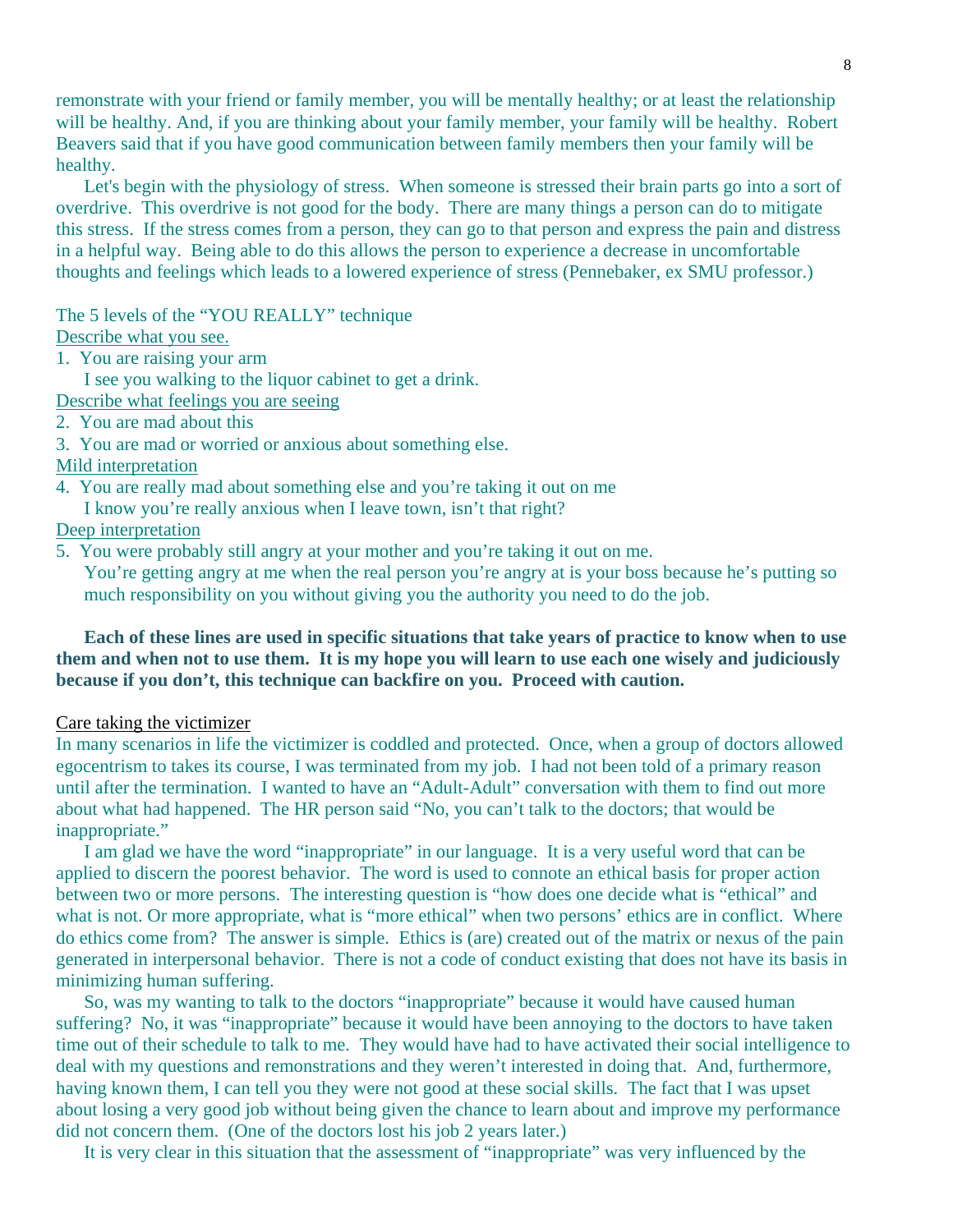power that doctors commanded. Once again, it was the amount of power that won the day, not the ethics of the behavior. Hence, I had to suffer in silence with no debriefing which is so important to the human mind and the maintenance of a healthy attitude.

#### Recognize the 50/% rule.

 In any confrontation there is always a piece of both persons responsible for the conflict, misunderstanding, or departmental deficit. The entire field of family therapy is based on the systemic epistemology which says, "There is no one person to blame. All conflicts are systemic" meaning no one member of the group is the cause of the problem and no one is without a part of the causality equation. This is the postmodern concept of "multiple perspectives." We all have to accept a little piece of this causality if we are to be effective problem solvers. This is extremely difficult for egopaths. Shaming and blaming is their stock and trade (and at the heart of most incidents of Workplace Incivility).

 Therefore, the way to work with any employee or manager is to teach the 50/50 rule. This rule captures the need to look at one's own behavior or shortcomings to be able to understand fully the others' behavior and to understand how best to solve the problem at hand. If each meeting could begin with a comment, "Okay, guys, how am I at fault here? What can I do differently to help you guys be better at what you do?" This will completely relax the subordinates and raise their game to the highest possible level. After a supervisor gets that question out of the way, the subsequent fault-finding and directives will be taken with much more equanimity and acceptance by the staff.

 In the case where it is not true that the manager is part of the problem, the willingness to ask the "50/50" question is the mark of a good leader. The subordinates will respect this approach and will be much more willing to look at where *they* are at fault and admit to the need to work on their shortcomings. The 50/50 technique is also a litmus test for egopaths. If a manager is absolutely unwilling to try such a thing, chances are you have an egopath on your hands.

 Stealth. A cat is instinctively stealthy. All the cats, great and small, know how to wait quietly, moving slowly, and then strike their prey. To deal with an egopath one has to learn to wait with stealth, controlling the impulsive response. This is difficult because the behavior of an egopath inspires us at every moment to unleash the frustration and resentfulness full force into his/her face. But this would do nothing but distance the relationship. Show the egopath what high character is. Show him or her you can control your impulses. Listen to what they say. Be curious. Ask questions. Stay in your Adult ego state. Look for answers. Strive to attain a win-win solution.

 So many of our responses to egopaths are premised on a false assumption. "If I answer directly what he/she is saying, THEN… They will hear my point of view and say, "Oh, I see." And we will feel satisfied that we got our message across. But, alas, this never happens. But we keep beating them over the head with our message. Why don't they hear me? Why won't they understand how much their behavior is killing me? Answer: Because they are egopaths. They don't have that mental ability. Give it up. The old adage, "You can't hope to change them so you can only change yourself" is true. But what does that mean? It means you have to change your whole attitude about them. You have to develop a mature, understanding approach which transcends their personality and your natural reaction to it.

# Applying this to Relationships

 I know I am asking a lot. When we fall in love we naturally feel "this person is my partner. He/she is a mature, caring human who will understand me and care about me." But it is so often not the case. We can see that they don't care. Don't despair, the relationship is not doomed. But its survival depends on you giving up the notion, at least for a while, that this person is able to hear and care about your needs. Can you do that? I know it requires a lot of patience. You may need to find a therapist who can listen and understand while you go through the months and years of frustration. But it will be worth it if you want to preserve the relationship.

The Dimensions of Egopathy (also in Chapter 3 "Egopathy")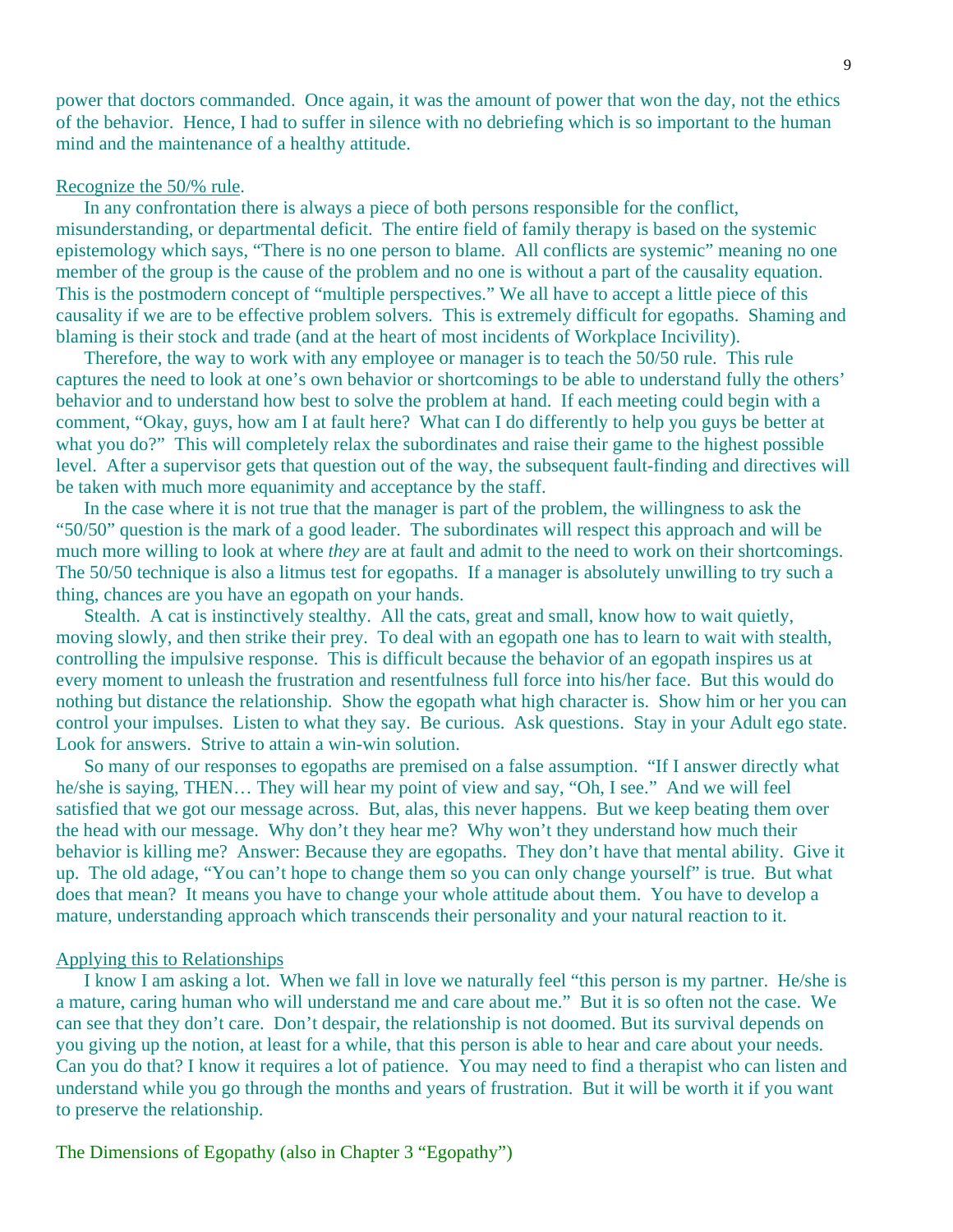It is interesting to see how an early  $20<sup>th</sup>$  century person phrased this dynamic. In Psychology and The Promethean Will, William Sheldon (1936) he commented on several constructs and their seamless shading one into the other.

This is the term in which the normal and the pathological grade over into each other so gently that no adequate boundary can be made out between them (p. 252).

He also talks about how the personalities of Dr. Jekyl and Mr. Hyde are very discontinuous.

"That is perfectly normal dissociation. But in the character of Dr. Jekyl-Mr. Hyde, Stevenson has described a dissociation of so extensive a nature that one of the two dominate patterns is a genuinely uncivilized personality, while in the other almost the perfect antithesis is seen" (p. 253).

Most people have known someone who seemed to change personalities so quickly and so completely that the change inspired terror and disbelief. Most have wondered the question, "Why?" Most often the answer lies in childhood abuse. Mistreating children is such a natural event for overstressed and undereducated parents that it can happen constantly in our society, even today. It is amazing that this phenomenon is not presented more to the public. As a result, the abuse just goes on, year after year, decade after decade. "But how can we present parent education to the public?" you ask. Here's the answer. Every child is sitting in a classroom ready to learn at the age of 14, about the age that they are thinking about love and sex. They desperately need a class in relationships, personality, and parenting. Sometimes this is called the "fourth R" after reading, writing, and 'rithmetic: "relationships." Some enlightened souls might even call this fourth "R" the most important of all. And yet here we are in the new millennium and our legislators are not insightful enough to mandate that our children learn relationship skills which would include parenting skills.

 In Texas in 2007, the legislature passed a bill mandating that Paternity, Parenting, and Relationships be taught in the health classes in high school. The 14 day program is called the p.a.p.a. program, paternity and parenting awareness.

 And so, we trip along putting up metal detectors in our high schools and teach "disaster readiness" classes in our schools to prepare for that remote chance that some abused soul might go ballistic and bring a gun to school. When all along it would benefit everyone and greatly reduce the chances of a killer kid going "postal" if the schools would include a class in relationships for every 14 year old. (see Appendix X for a curriculum.) (green means this same paragraph is elsewhere as well, in "What do we do about it" )

 This class would create a "consciousness" that would seep into the school's collective unconscious. We are expected to create relationships which are healthy. We are expected to treat others with kindness and consideration. If we have a problem with our parents there is someone in the school who understands and is able to refer us to a therapist where we can work on this issue. This state of raised consciousness in the school would virtually ensure that the school would be free of violent incidents.

# How to TALK to an EGOPATH

Mark McCormack (1984) said, "Don't go one on one with the boss. If you win the battle you're probably going to lose the war. And the more right you are, the more damage it will probably do in the long run" (p. 80). (I had a supervisor tell me this one time when I was dealing with an egopathic professor. I continued to appeal the grade anyway. I lost the battle but I won the war. She was fired about a year later and I graduated. Why is it that professors and managers are so supportive of their egopathic counterparts? Is it elitism? "We are in power so we're special and we need to support the other special people in the company against the lower class citizens in our midst." Is that what they are thinking? McCormack went on to say,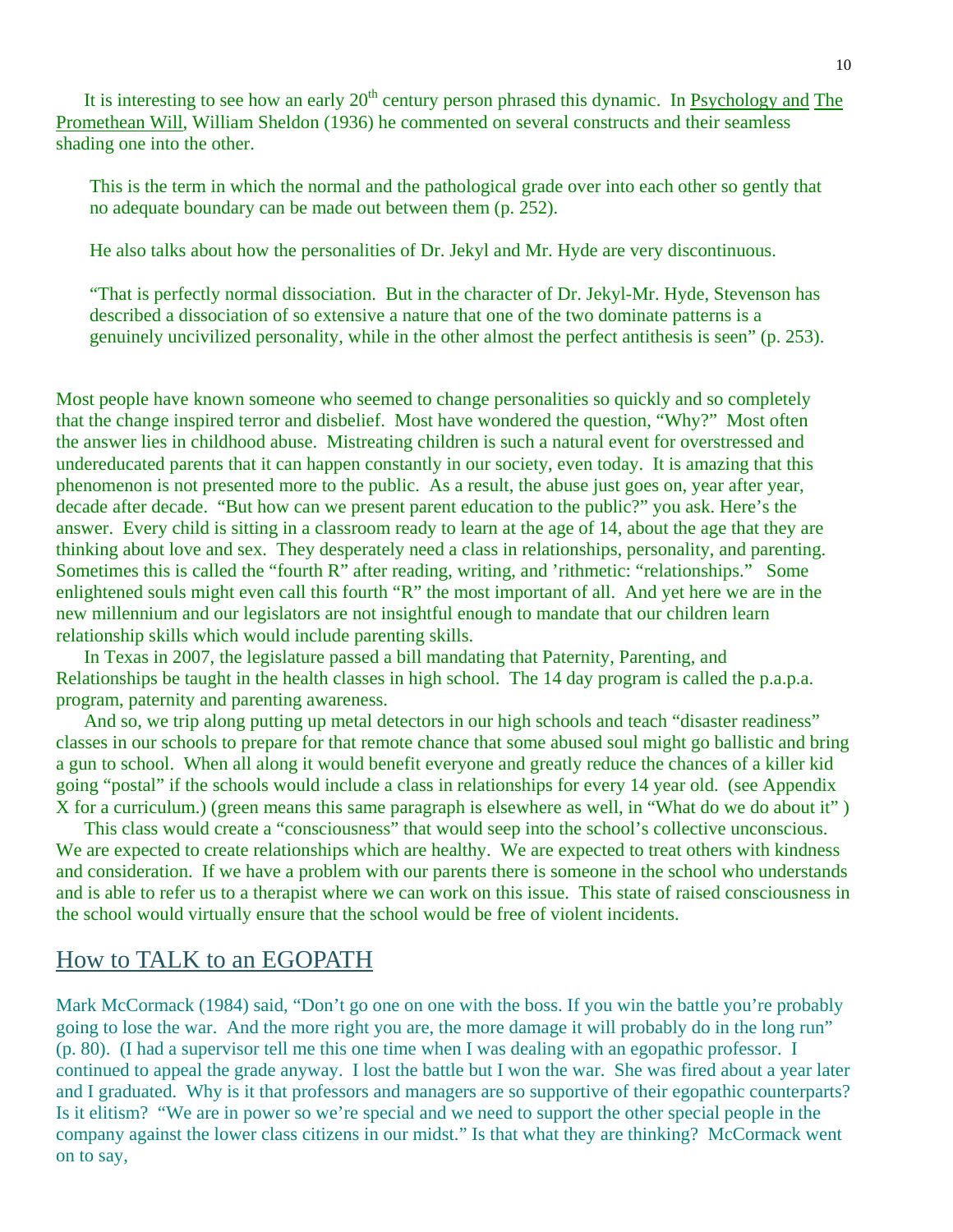We had a situation several years ago where one of our employees go into a heated exchange with his boss. One thing led to another, and the employee was asked to resign. This is a very unfortunate situation, and he asked to see me because he felt that once I knew all the circumstances of the dispute I might be willing to prevail upon his boss to reconsider. I told the employee that I would be happy to listen but that there was nothing I could do because my larger priority was supporting the management structure of the company. No matter *how wrong or intemperate his boss might have been*, that, unfortunately, was now a nonissue. The situation did not reflect well on this particular employee's boss--but his boss still had a job (p. 80).

 I wonder what McCormick would say today. This is a clear violation of the rules of creating a psychologically healthy workplace. Supporting management in this unilateral fashion sends a clear signal to the would-be egopathic actor. "You can do what you want and you will get away with it." Not only does this set up an abusive situation for the employee, it ignores the need that the manager has for personal development and psychotherapy.

 Talk in the third person. This can be tricky and should be used only by a skilled person, ie with much practice. If you can develop the "third person" mindset it will help with confronting an egopath. A "third person" mindset is recognizing that there is a "best way" to go about dealing with an employee. If you can get into a sympathetic mode with the supervisor you will be joining him in his/her search for the best possible set of actions for a successful outcome. But you are seeing that they are not behaving in the best possible set of actions. You can see they are being egocentric and they are interpreting and reacting to the situation with blinkers on, mono ally, and not really caring about how their behavior is affecting you. So when you see that happening you have to go into "third eye" mode and begin to look at the situation from their point of view.

 This ability to step outside your own skin and emotional point of view and calmly and maturely interact is paramount in handling your boss.

### gravitosterone

#### Best Practices

 In every field there are books with the words "Best Practices" in the titles, HR is no different. There is "Best Practices in Human Resources." You might ask the question, "Is this behavior/course of action recommended in "Best Practices in HR?" Your job is to get them to thinking "critically" about their behavior.

#### Understanding your Responses to an Egopath

In psychoanalytic literature there is much said about "counter transference." Dr. Masterson defines it broadly as meaning "those emotions stirred in the therapist that interfere with the conduct of treatment" (p. 275).

Let's leave "psychotherapy" behind for a moment and talk about your having to deal with the egopath in your life. Figure XX shows how controlling "countertransference" can be difficult according to the situation.

Figure XX: The Five Levels of Difficulty in Resisting Countertransference with an Egopath

| A stranger approaches you |  | very easy to stay unruffled |  |
|---------------------------|--|-----------------------------|--|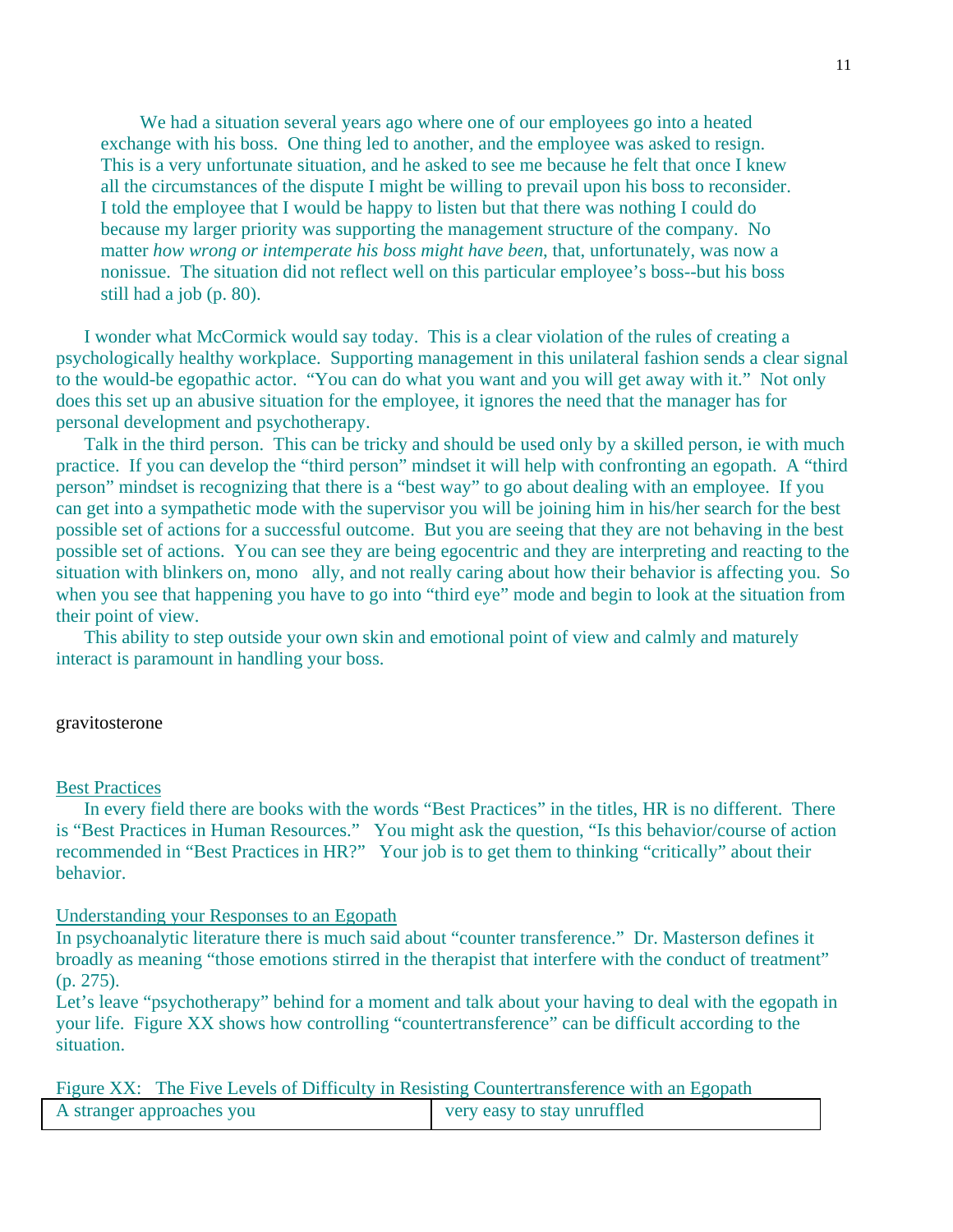| An acquaintance, a coworker, approaches you                                                    | less easy but still can be handled well without<br>too much effort                                                                |
|------------------------------------------------------------------------------------------------|-----------------------------------------------------------------------------------------------------------------------------------|
| A client, someone you worked with for years                                                    | More difficult                                                                                                                    |
| A very close person in your life, your spouse or<br>child, someone you did not know as a child | Very difficult                                                                                                                    |
| Your parent or sibling who can trigger feelings<br>left over from childhood experiences        | The most triggering of all. These are people<br>who reside very clearly and dynamically in<br>your deepest psyche. (Hippocampus.) |

Of course, the next question is "How much unresolved pain do you carry and how close to the surface is it?" If you carry a great deal of unresolved pain and you do not have the personality to bury it, you may have just as much difficulty with strangers and coworkers as you do with members of your family.

## The "Describe What You See" Technique

 So the freshly wounded victim of an egopath asks me, "What do you do with this pain, Cedric?" It was a fair question and one I wanted to answer. But there were no easy answers. One very difficult answer is, "You take it on the chin. You take it like a man or a woman." But that's just the first step. What does that mean? It means you don't rush to get back at them. To seek retribution is an egopathy act. You may be so hurt you don't care what anyone calls it, you are going to get the revenge you deserve. Fine. Go ahead. Keep adding pain to the world. That's what we need, more retributive pain. Is that what you want? After you get calm, I'm sure you will say, no. So what do you do? You activate your inner Adult.

### Transactional Analysis Revisited

 The word "Adult" comes from Transactional Analysis. TA was created by Eric Berne, M.D. and promulgated by Thomas Harris, M.D. and has been spreading around the country since the 1960s. Hopefully, it's done the country some good. The "Adult" ego state is the part of you that is in control, is mature, and is looking for the best possible reaction you can give someone. How you react to any situation is *everything*. Whether in relationships or business, in doesn't matter, success is in the *reaction*.

 So activate your inner Adult and ask yourself, "What is the most helpful and logical thing for me to do?" If you have an inner Adult you will most likely say, "I must go to that person and have an Adult-Adult conversation. We must work out our differences." If this sentence sounds totally goofy to you, chances are you're an egopath. Egopaths experienced a disruption in their character development somewhere along the way. When this happened, the person lost the ability to care about the other person's feelings and about maintaining warm relations with the target person. They will not be impressed with the concept of negotiating wisely, so that everyone can walk away a winner. Depending on their level of egopathy, their minds take them to a "win-lose" scenario almost every time.

### Describe what you see

When dealing with egopaths you have to go very slowly. One way to slow down is to describe what you see. This notion comes from the parenting literature and is full of wisdom. In the next section we will be talking about interviewing the egopaths.

 There are three ways to describe what you see. Each level becomes less innocent in the sense that you are not allowing the target to fill in the blank. You are tossing an interpretation at them which could become dicey. This first attempt to quash a behavior is simply describing some behavior you are noticing.

1. Describe what you see. You are non-plussed, annoyed, rankled or jibber-jabbered and you don't know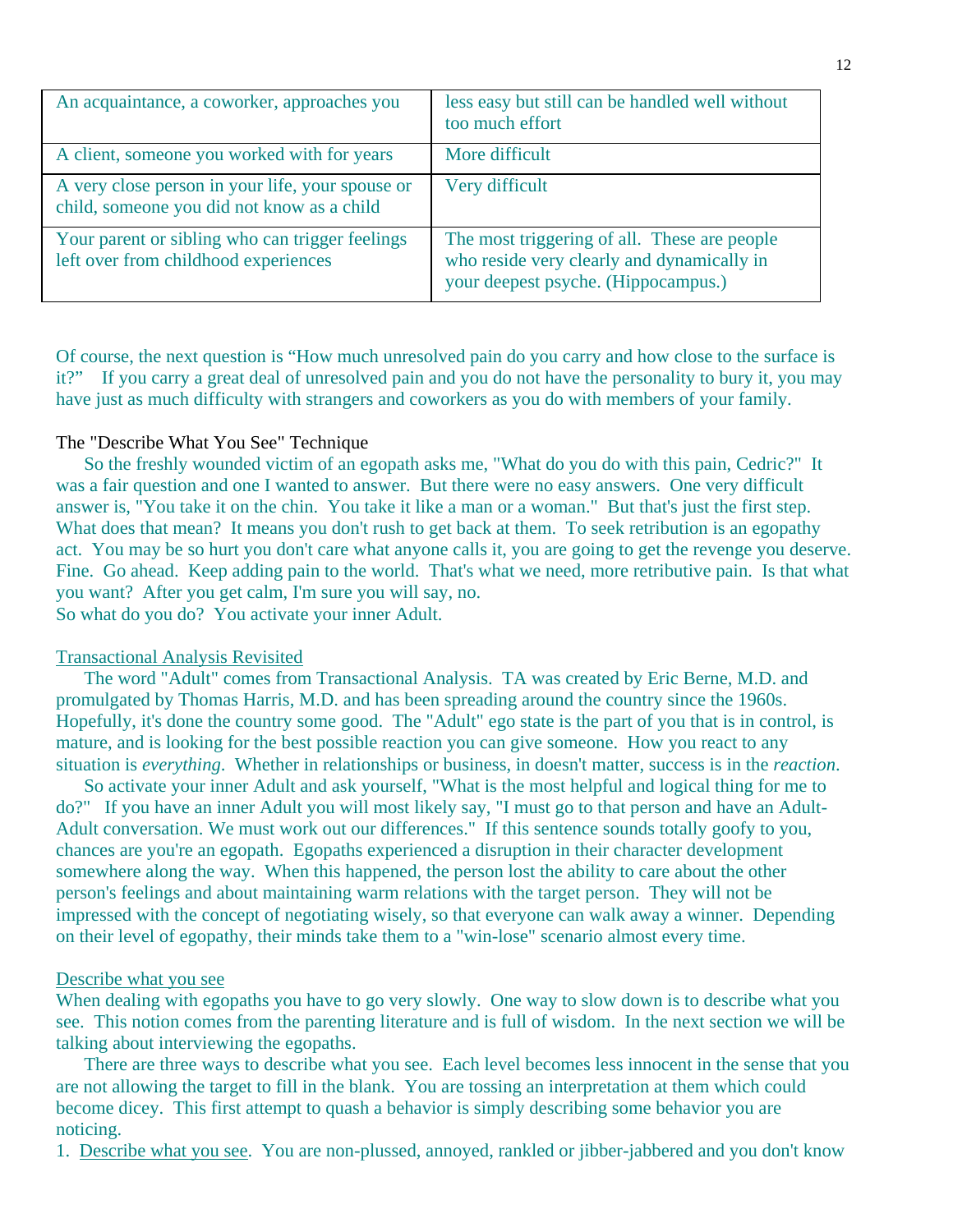what to say that will not lead to an argument. You say: "I am noticing that you are not passing the Kleenex box when I am crying." A wife might say: "I am noticing that the yard is not mowed."

2. Naming a feeling. "I see that you're very sad." "You are really mad about what I said yesterday." 3. Interpretation: "It looks like you are acting out your unresolved childhood needs issues." Of course this is never done without a purpose. It is done to get the other person to stop, to apologize

and/or correct their behavior. Therapists use it to encourage self-insight.

To have this technique work you must be genuinely interested and curious in the answer that the person will give. And that's the easy part. The difficult thing to do next is to *validate* the answer. This goes against our human nature. It is human nature to say, "NO. That is not right. You're back is NOT still hurting. You're just being lazy!" But the ADULT in us will say, "YES, I can understand that if your back is aching that you would not want to mow the lawn." This will send a message of empathy and caring to the target person.

 I want to let the reader know that I understand how difficult this technique is if the husband is a chronic egopath who has mostly thought of himself and did his own thing for years. The reader will most likely want to scream "Horseshit! That won't work." I understand that this single technique will not change things in your relationship. Either, right away or to any significant degree. For things to change over time there must be an understanding of the systemic paradigm. The Systemic Paradigm

 You've heard of hydrodynamics, aerodynamics, and physics. Basically, these are the rules that say when action A takes place, Reaction B will happen. This is no different in psychodynamics. When Person A does a given behavior, Person B will respond in a certain way. That is the law of human nature. So you have to decide, "Do I want to continue reacting automatically, the way I have for the last 20 years? Or do I want things to change in my relationship and in my life?" It's up to you because the "dynamics" laws are active in the next step on the equation. "As Person B changes her behavior, Person A will also change his."

The "Let Them Win" technique or "Oh, I See."

When someone is doing something that displeases you here is a tip on how to respond. This is also useful when you walk up to someone and say, "Do this, it needs to get done" and they give you a negative response. In either of these situations your natural response is to say, "Well, let's *git 'er done!*" That may be a funny punchline for a celebrated country comedian but it doesn't work on a day to day basis. It doesn't work, that is, to build or maintain a healthy relationship with the other person. The person responded in that "uncooperative" way because they have egoistic needs. Either they truly do have a reason to resist or they or resisting because their ego is having a shortfall and they need to shore it up a little. Either way they need you to have enough character to stall your own agenda long enough to *respond* to the target person. Responding, not just reacting, it is an art form and I want you to be good at it.

 At the moment you hear the resistance know that there is a need in front of you. That need should cause you to shift gears in your mind and go into a "good guy" mode. And the best way you can "be there" for that person is to say, "Oh, I see" or some version of that. In that moment you can choose to become pushy, demanding, or even belligerent; it's up to you. (Footnote: "belligerent" is throwing words like cannonballs at the target person.) How will you choose to respond? If you choose "self" you will get pushy. If you choose "other" you will ask a question and listen.